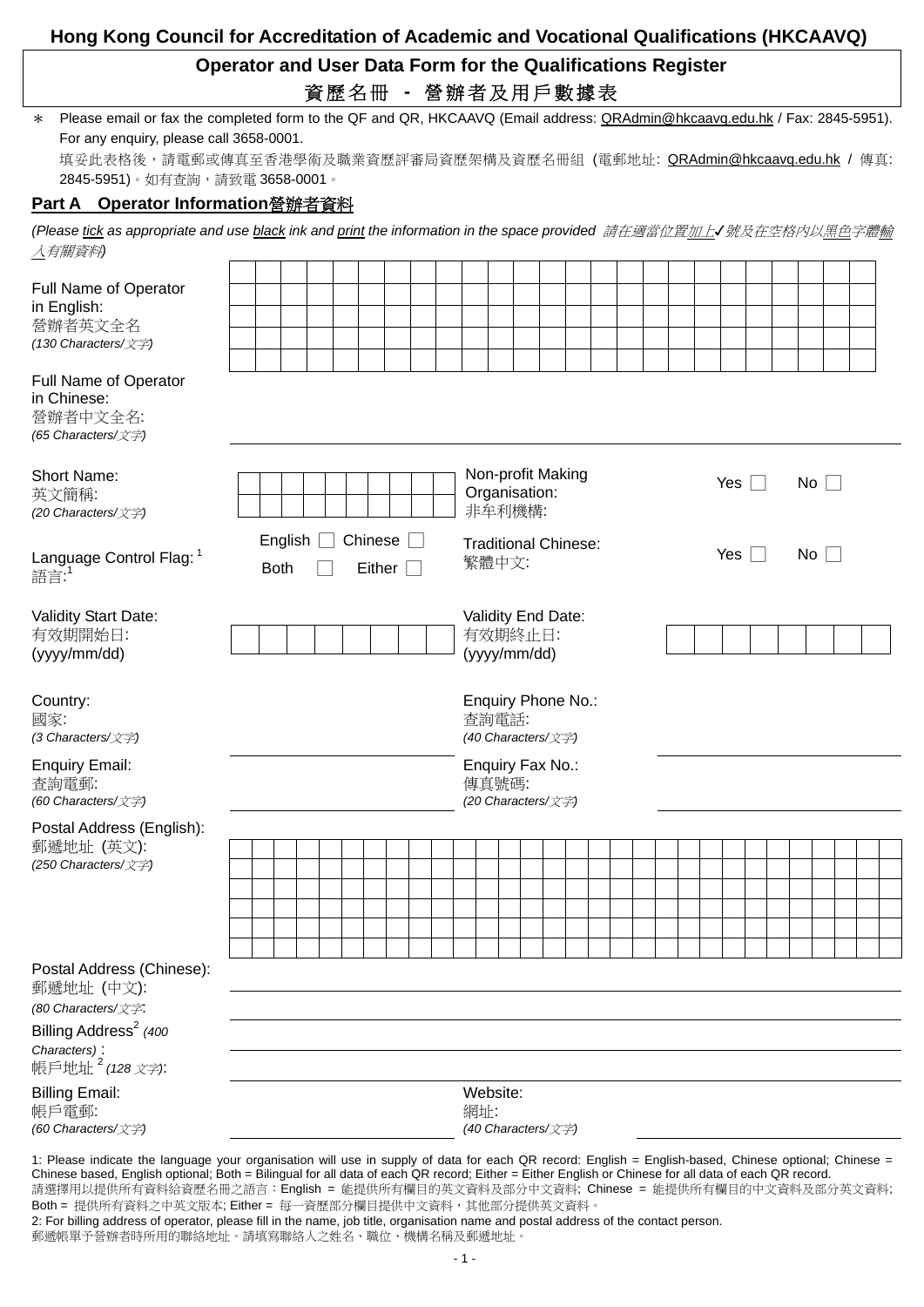## **Part B Contact Information**聯絡人資料

| Primary Contact in English:<br>基本聯絡人英文全名:<br>(40 Characters/文字)<br>Primary Contact in Chinese:<br>基本聯絡人中文全名:<br>(10 Characters/文字) |                                                                                               |  |  |  |  |  |                                                                               |                   |  |                                                                  |  |  |  |  |  |  |  |  |  |  |
|------------------------------------------------------------------------------------------------------------------------------------|-----------------------------------------------------------------------------------------------|--|--|--|--|--|-------------------------------------------------------------------------------|-------------------|--|------------------------------------------------------------------|--|--|--|--|--|--|--|--|--|--|
| Title of Primary Contact in<br>English:<br>基本聯絡人職位(英文):<br>(80 Characters/文字)                                                      |                                                                                               |  |  |  |  |  | Title of Primary Contact in<br>Chinese:<br>基本聯絡人職位(中文):<br>(40 Characters/文字) |                   |  |                                                                  |  |  |  |  |  |  |  |  |  |  |
| Primary Contact Phone No.:<br>基本聯絡人電話:<br>(20 Characters/文字)                                                                       |                                                                                               |  |  |  |  |  |                                                                               |                   |  | Primary Contact Fax No.:<br>基本聯絡人傳真號碼<br>(20 Characters/文字)      |  |  |  |  |  |  |  |  |  |  |
| <b>Primary Contact Email:</b><br>基本聯絡人電郵:<br>(60 Characters/文字)                                                                    |                                                                                               |  |  |  |  |  |                                                                               |                   |  |                                                                  |  |  |  |  |  |  |  |  |  |  |
| Secondary Contact in English:<br>第二聯絡人英文全名:<br>(40 Characters/文字)                                                                  |                                                                                               |  |  |  |  |  |                                                                               |                   |  |                                                                  |  |  |  |  |  |  |  |  |  |  |
| Secondary Contact in Chinese:<br>第二聯絡人中文全名:<br>(10 Characters/文字)                                                                  |                                                                                               |  |  |  |  |  |                                                                               |                   |  |                                                                  |  |  |  |  |  |  |  |  |  |  |
| Title of Secondary Contact in<br>English:<br>第二聯絡人職位(英文):<br>(80 Characters/文字)                                                    | <b>Title of Secondary</b><br><b>Contact in Chinese:</b><br>第二聯絡人職位(中文):<br>(40 Characters/文字) |  |  |  |  |  |                                                                               |                   |  |                                                                  |  |  |  |  |  |  |  |  |  |  |
| Secondary Contact Phone No.:<br>第二聯絡人電話:<br>(20 Characters/文字)                                                                     |                                                                                               |  |  |  |  |  | $No.$ :                                                                       |                   |  | <b>Secondary Contact Fax</b><br>第二聯絡人傳真號碼:<br>(20 Characters/文字) |  |  |  |  |  |  |  |  |  |  |
| <b>Secondary Contact Email:</b><br>第二聯絡人電郵:<br>(60 Characters/文字)                                                                  |                                                                                               |  |  |  |  |  |                                                                               |                   |  |                                                                  |  |  |  |  |  |  |  |  |  |  |
| Part C Enrolled User(s) Information (For login access of the QR system) 登記用戶資料 (登入資歷名冊系統)                                          |                                                                                               |  |  |  |  |  |                                                                               |                   |  |                                                                  |  |  |  |  |  |  |  |  |  |  |
| (User 用戶 1)<br>Full Name in English:<br>英文全名:<br>(40 Characters/文字)                                                                |                                                                                               |  |  |  |  |  |                                                                               |                   |  |                                                                  |  |  |  |  |  |  |  |  |  |  |
| Full Name in Chinese:<br>中文全名:<br>(20 Characters/文字)                                                                               |                                                                                               |  |  |  |  |  |                                                                               |                   |  |                                                                  |  |  |  |  |  |  |  |  |  |  |
| <b>Business Title:</b><br>職位:<br>(80 Characters/文字)                                                                                |                                                                                               |  |  |  |  |  |                                                                               | 電郵:               |  | Email Address:<br>(60 Characters/文字)                             |  |  |  |  |  |  |  |  |  |  |
| Phone No.:<br>電話:<br>(20 Characters/文字)                                                                                            |                                                                                               |  |  |  |  |  |                                                                               | Fax No.:<br>傳真號碼: |  | (20 Characters/文字)                                               |  |  |  |  |  |  |  |  |  |  |
| Postal Address: (250 Characters)<br>郵遞地址: (80 中文字)                                                                                 |                                                                                               |  |  |  |  |  |                                                                               |                   |  |                                                                  |  |  |  |  |  |  |  |  |  |  |